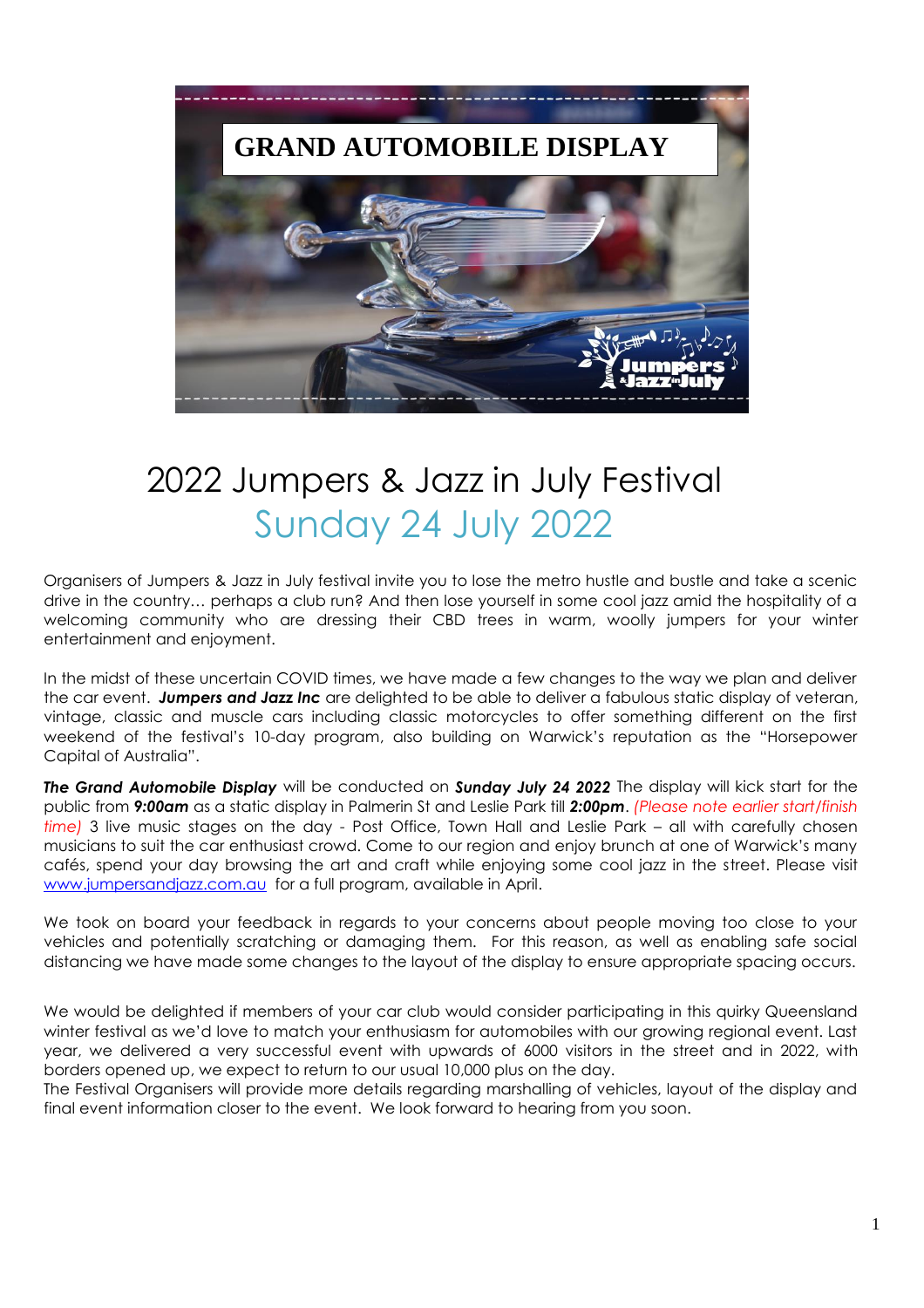

Jumpers & Jazz in July **PO Box 1264 Warwick QLD 4370** 

grandauto@jumpersandjazz.com.au 0417 620 648www.jumpersandjazz.com.au

# REGISTRATION FORM ---- 24 July 2022

To register as an individual or club please complete all required sections of the registration form and return the completed document **by 5pm Friday 10th June, 2022**. Registration forms will also be made available on the festival website. Please feel free to share this information with other car enthusiasts.

#### *To assist us in meeting current requirements of the State Government regulations in regard to Covid Safe Plans and management, it is essential that all vehicle owners who plan to exhibit at the event are registered using these forms.*

Marshalling from **7:30am to 8:00am** in **Queens Park, Warwick** for all vehicles exhibiting in the event. (Map will be provided for our out of town exhibitors). Our volunteers will be there to check your rego forms, or assist you with completing them prior to allocating your vehicle to its specific marshalling point. Food and coffee vendors will be stationed in Queens Park to provide refreshments. Organisers of the event will provide full instructions with site maps etc closer to the date of the event.

| Name (Club or Individual):                                                                     |       |      |  |
|------------------------------------------------------------------------------------------------|-------|------|--|
| <b>Contact Person:</b>                                                                         |       |      |  |
| <b>Postal Address:</b>                                                                         |       |      |  |
| Email:                                                                                         |       |      |  |
| Phone:                                                                                         |       |      |  |
| Alternative Phone:                                                                             |       |      |  |
| List of Vehicle/s and/or Motorcycle/s:<br>(This detail is required to assist with marshalling) |       |      |  |
| Make                                                                                           | Model | Year |  |
|                                                                                                |       |      |  |
|                                                                                                |       |      |  |
|                                                                                                |       |      |  |
|                                                                                                |       |      |  |
|                                                                                                |       |      |  |
|                                                                                                |       |      |  |
|                                                                                                |       |      |  |
|                                                                                                |       |      |  |
|                                                                                                |       |      |  |